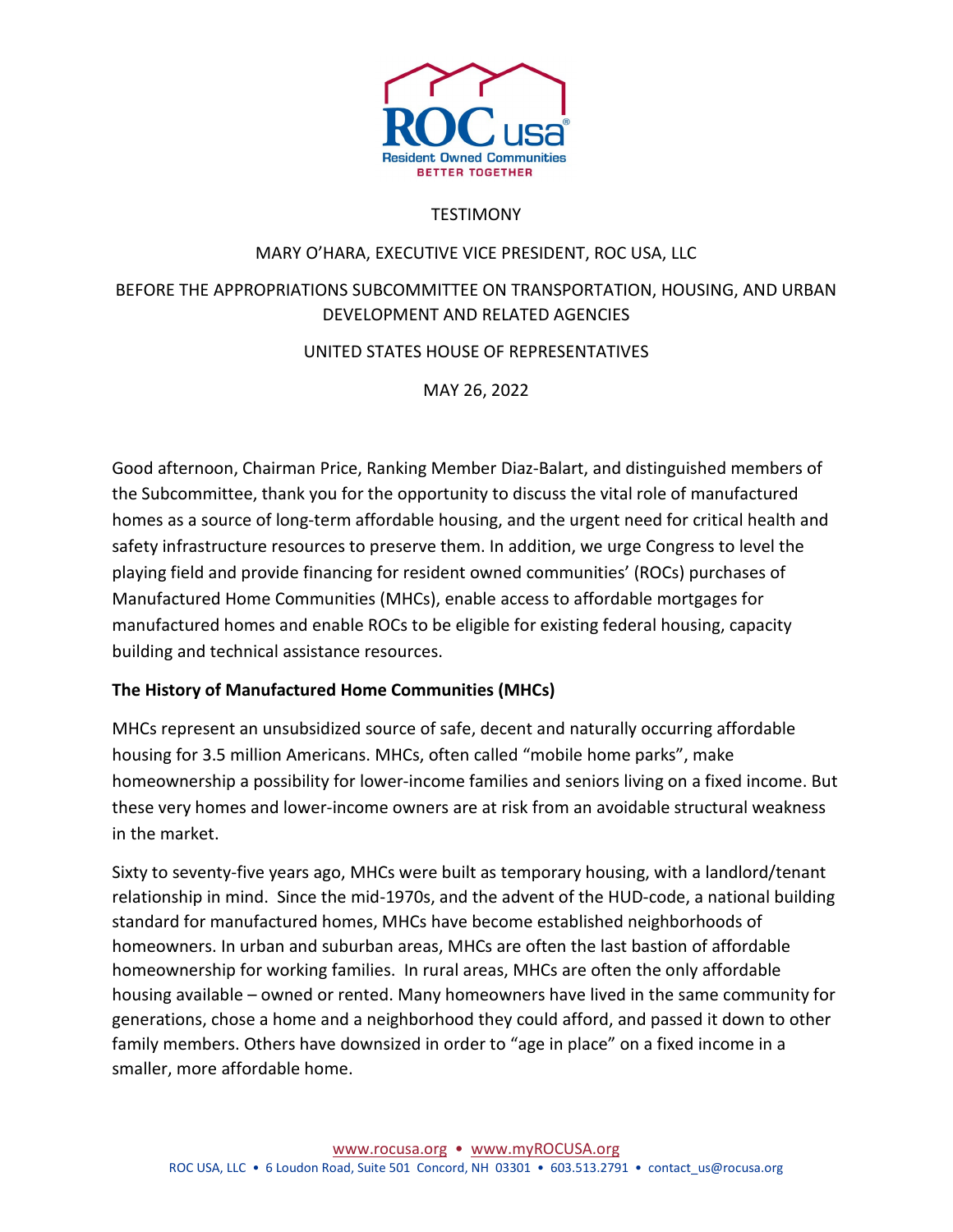MHCs are an essential source of unsubsidized affordable housing. Today, there are 38,000 MHCs that are home to 3.5 million homeowners (and some renters) in 49 states (there are none in Hawaii). More than 75% of owners of MH are low-income.

Homeowners living in MHCs have an investment in their home, like any other homeowner, and the land rent they pay to the landowner covers community operating expenses, including property taxes, insurance, and management. It should also cover capital and necessary infrastructure improvements.

*"What I really love is that we can now make decisions as a group. We can govern the kinds of things that someone else has governed all our lives. We can actually set our own lot rents, manage our own budgets and do our own infrastructure."*

## *Sue Patneaude, Brunswick Bay Cooperative, Brunswick, Maine*

Traditionally, local community owners operated these communities as small businesses, often living in or near the property and seeing the homeowners as customers, and in some cases, as neighbors. In addition to covering expenses and capital upkeep, land rent also produces income for the landowner.

Commercial MHC owners raise land fees on average 3.9 percent a year. Across the portfolio of resident owned communities that ROC USA Capital finances, that increase is far lower – just 0.9 percent. Removing the profit margin from land rent creates stability that is a major benefit for ROC Members. So rent in an investor-owned community with \$500 monthly fees jumps to \$888 after 15 years. In a resident owned community, that increase tops out at \$572. That's a 15-year savings of **\$23,355** for the homeowner in a ROC.<sup>[1](#page-1-0)</sup>



<span id="page-1-0"></span><sup>1</sup> *Annual Rate for ROCs (0.9%) based on average performance of all co-ops in ROC USA® Capital's portfolio. Annual Rate for commercially owned communities (3.9%) reported by MH Insider, July/August 2019.*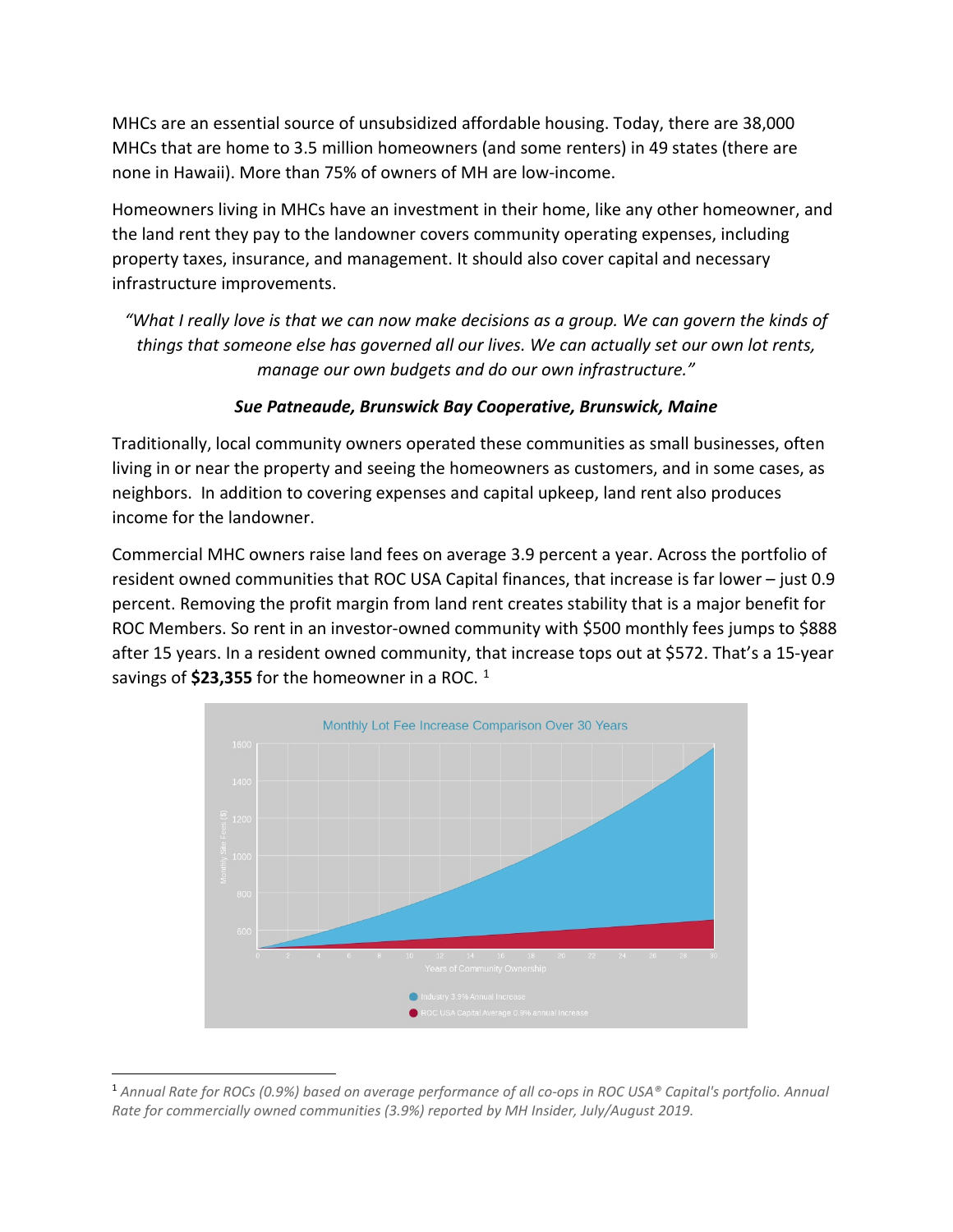#### **The Structural Weakness in Today's Model – Investor Owners vs. Resident Ownership**

Today's model is different. In the past decade, as income inequality has risen, sophisticated investors have turned to mobile-home parks as a growing market. They see the parks as reliable sources of passive income—assets that generate steady returns and require little effort to maintain. Several of the world's largest investment-services firms, such as the Blackstone Group, Apollo Global Management, and Stockbridge Capital Group, or the funds that they manage, have spent billions of dollars to buy mobile-home communities from independent owners. In 2013, the Carlyle Group, a private-equity firm that's now worth two hundred and forty-six billion dollars, began buying mobile-home parks, first in Florida and later in California, focusing on areas where technology companies had pushed up the cost of living. <sup>[2](#page-2-0)</sup>

The *structural weakness* in today's model is that homeowners have no control over what proportion of their land rent is used to maintain the land and infrastructure they rely on, and how much goes to landowner income. There are few consumer/homeowner protections in place and these properties are seen as "income-generating cash cows" that are highly valued by investors. Institutional investors accounted for 17 percent of the \$4 billion in sector transactions in 2018, up from just 9 percent of the \$1.2 billion in transactions in 2013.<sup>3</sup> The homeowners have no control over how much their land rent will increase and how quickly it will escalate. They can be charged unexpected and excessive fees or forced out entirely because the investor has decided to change the land use and evict them and their homes from the land. Most homeowners are unable to pay the thousands of dollars it takes to move their home or find a new land site to rent for their home.

This *structural weakness* doesn't end with land rents, it carries over to each homeowner's home. When the home is in a land-lease community, it is not eligible for standard mortgage financing. Instead, homeowners must acquire "chattel financing". A chattel mortgage is a loan for a manufactured home or other movable piece of personal property. The "movable property", called "chattel," also acts as collateral for the loan. If a homeowner defaults on their chattel mortgage, the lender can take possession of the property being financed and sell it to pay off the loan. Chattel lending is significantly more expensive, less available, and often inaccessible to lower-income borrowers, making it difficult to sell a home for what it is worth. Every time area home values appreciate; the landowner can capture that value by raising rents. These two market factors handcuff the lowest-income homeowners from realizing the full value of their home.

<span id="page-2-0"></span><sup>&</sup>lt;sup>2</sup> The New Yorker, March 8, 2021

<span id="page-2-1"></span>https://www.newyorker.com/magazine/2021/03/15/what-happens-when-investment-firms-acquire-trailer-parks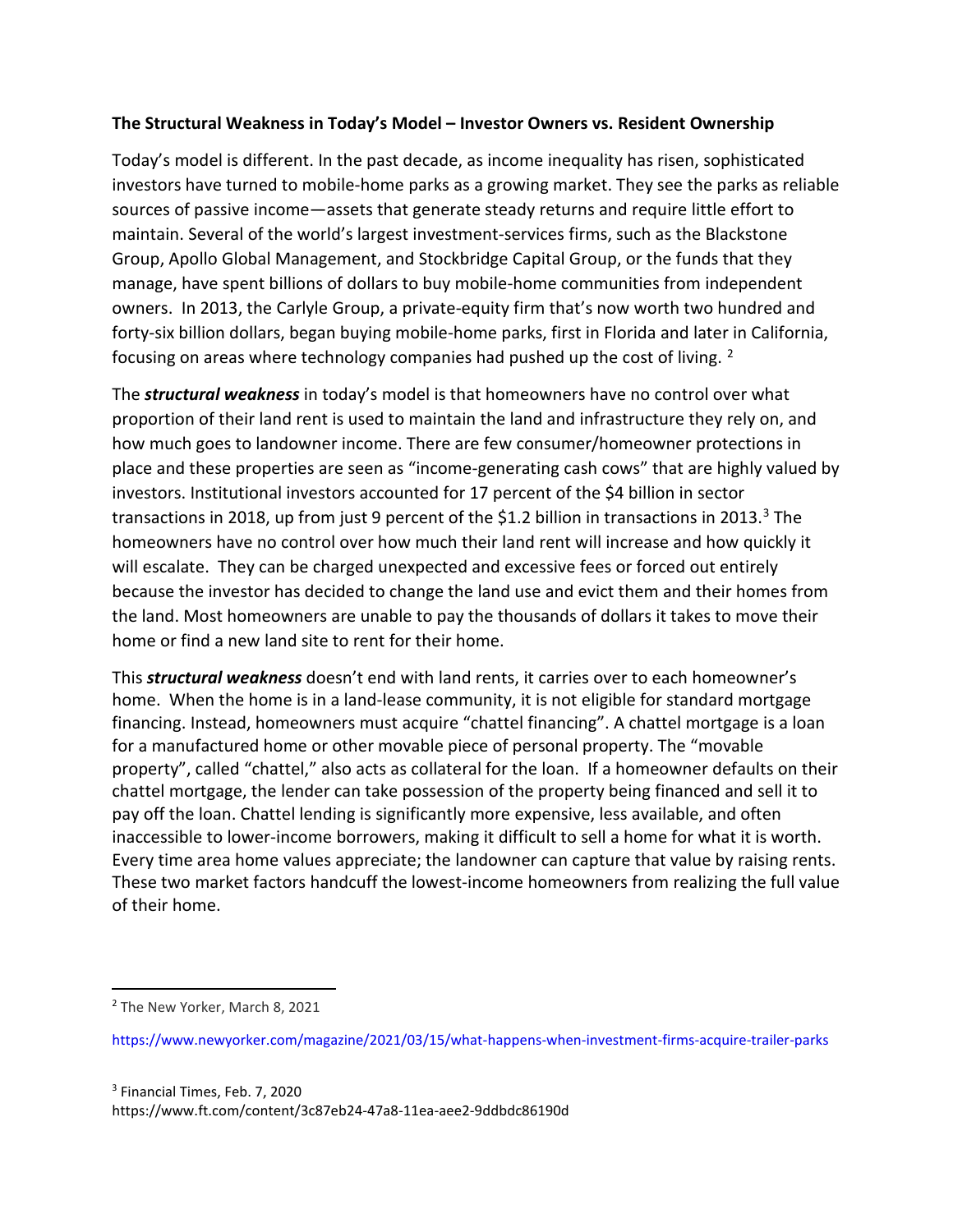## **Resident Owned Communities (Manufactured Home Cooperatives)**

In an expanding number of MHCs, in 20 states at present, homeowners are forming limited equity co-ops and acquiring the MHC to preserve and improve the community through self-help and community engagement. Public investment in these rural and suburban Resident Owned Communities ("ROCs") are protected long-term and will benefit current and future residents since the MHC will never again be sold to private investors. ROC USA provides technical assistance to nearly 300 ROCs holding 20,830 homes or approximately 55,000 residents.

Let me tell you a little bit about the families who call ROCs their home:

- 81.7% are below 80% AMI
- 56.4% are below 50% AMI
- Nearly 30 % are extremely low income (30 % or below AMI)
- Approximately 25% are seniors.

Resident owned communities, or "ROCs," align ownership of the home and the land. ROC homeowners continue to own their own homes individually and own an equal share of the cooperative that owns the land. Each ROC Member has a proprietary lease to occupy their lot in perpetuity and a say in the way the community is managed, as major decisions are made by democratic vote. ROCs are professionally managed, usually by local property management companies and an elected Board of Directors oversees third-party vendors for snow-plowing, trash removal, and maintenance.

*"You're going to be able to control where that money is spent, what you want to improve, what your place is going to look like, what it'll cost you to live there. You can't ask for any more being a socalled renter because you're not. Now you're part of it." Jim Borek, Stonegate Cooperative, Lindstrom, Minn.*

## **Critical Challenges Facing These MHCs and Proposed Solutions**

#### 1. **Failing Infrastructure is Putting Health and Welfare of Residents at Risk:**

Since MHCs were historically financed as privately owned developments and viewed as temporary housing, many MHCs have failing infrastructure that is putting the health and safety of low-income homeowners at risk. Many MHCs are in desperate need of water, sewer, electric, drainage, and road upgrades along with weatherization, energy efficiency improvements (including street lighting and solar arrays) and storm and emergency shelters that double as remote learning sites and community centers. Funding for these community-identified health, safety or energy efficiency improvements will go a long way to make these low-wealth MHCs even more resilient.

#### *As part of the FY 2023 HUD appropriation, Congress should fund a set-aside within the Community Development Block Grant (CDBG) Program of \$500,000,000 to create a federal manufactured housing infrastructure improvement grant program that would fund critically needed and shovel-ready infrastructure projects in MHCs.*

Investments would be made in projects that meet the IRS Affordable Housing Safe Harbor and that can demonstrate a mechanism that ensures the MHC is preserved as long-term affordable housing, for example a limited equity cooperative type resident owned community. Timely availability of funds is critical to the use of funds in conjunction with privately and publicly financed acquisitions by eligible organizations.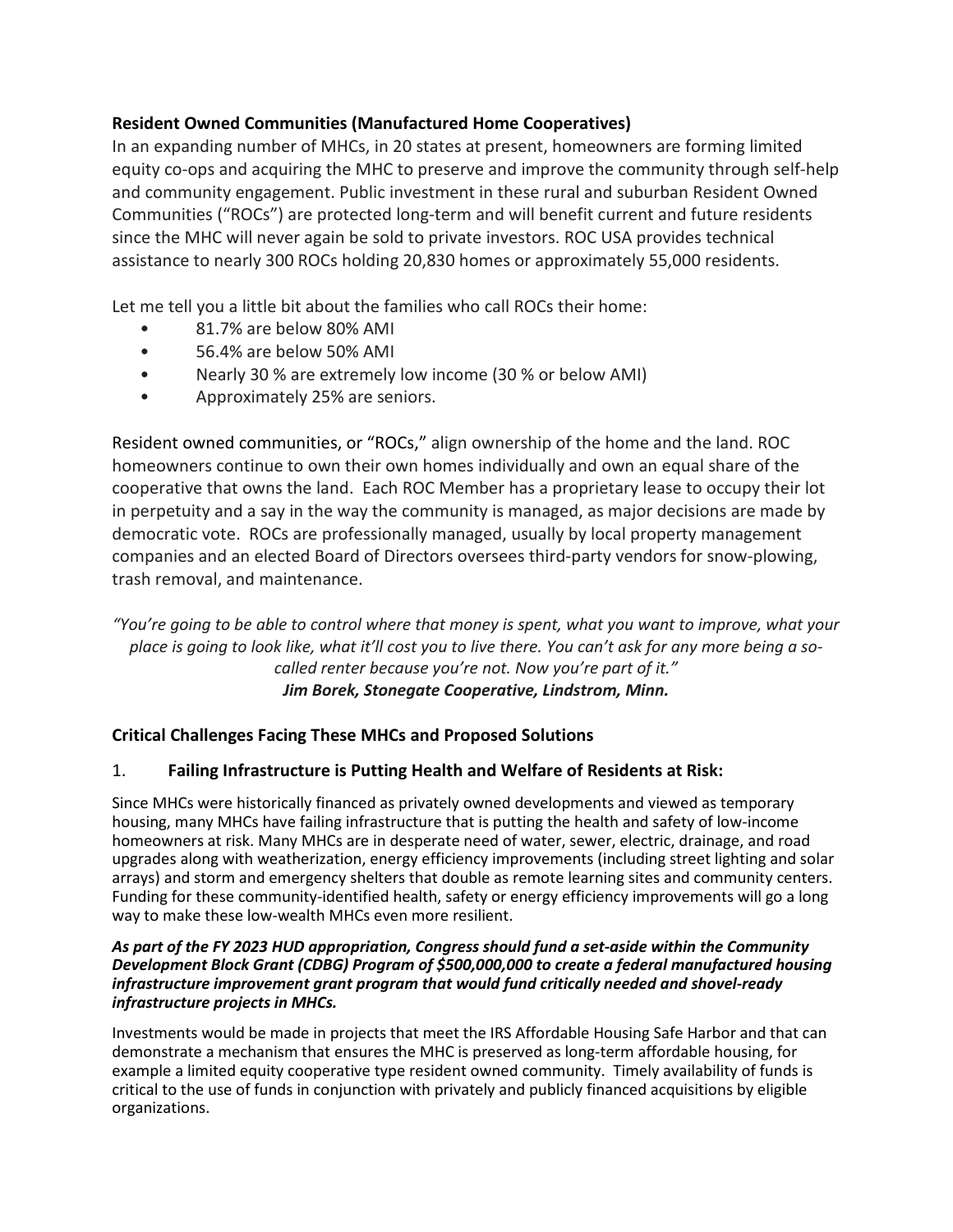Grants will be scored and prioritized based on the merits of the proposed improvement plans and preference will be given to applicants who are serving low-income homeowners in rural and suburban communities.

These funds will bring long-term sustainability, energy efficiency, water conservation and safer communities that generate a return on investment through increased tax revenue, improved housing affordability, and better health and economic growth. Repair and replacement priorities include:

- Water source and distribution systems (including connecting to public water or new wells, pump stations and storage facilities);
- Septic and sewer wastewater systems;
- Electric infrastructure including meter panels and poles for service to homes and community facilities;
- Roadways within the community, on- and off-site stormwater drainage and driveways;
- Tree trimming and removal as necessary to install new systems and protect homes and facilities;
- Emergency storm shelters [that can also serve as community centers;](https://www.youtube.com/watch?v=ZWT5pXD3Cto)
- Energy efficiency projects including solar, wind and street light conversions.
- Sidewalks within the community;
- Removal of abandoned and blighted homes from the property;
- Home-site improvements including installing HUD-approved foundations for new and preowned HUD-code homes; and
- Flood risk mitigation projects.

#### **2. Publicly funded low-cost acquisition capital should not be just for investors**

Hard-working Americans who own their homes shouldn't have to face the threat of being homeless due to massive land rent increases that are out of their control. At least 20 mobile home parks in Mecklenburg County (North Carolina) have sold since 2017 — many to largescale landlords who raise rents, threatening the stability of longtime residents.<sup>[4](#page-4-0)</sup>

This trend is happening all across the country, private equity firms are buying parks from mom-and-pop owners and raising rents and fees. In most places, this has led residents to pony up or move. [5](#page-4-1) The problem is not

MECKLENBURG MOBILE HOME PARK SALES SINCE 2017

Some one-third of mobile home parks have changed hands in the last five years. Corporate investors and rising<br>land prices threaten this source of affordable housing. Many buvers are out-of-state companies and investor landlorde



Mother Jones, May/June 2022 issue

<span id="page-4-0"></span><sup>4</sup> Charlotte Observer, May 15, 2022

https://www.charlotteobserver.com/news/business/development/article261342067.html

<span id="page-4-1"></span><sup>&</sup>lt;sup>5</sup> The Fight to Keep Their "Poor People's Paradise" out of Private Equity's Hands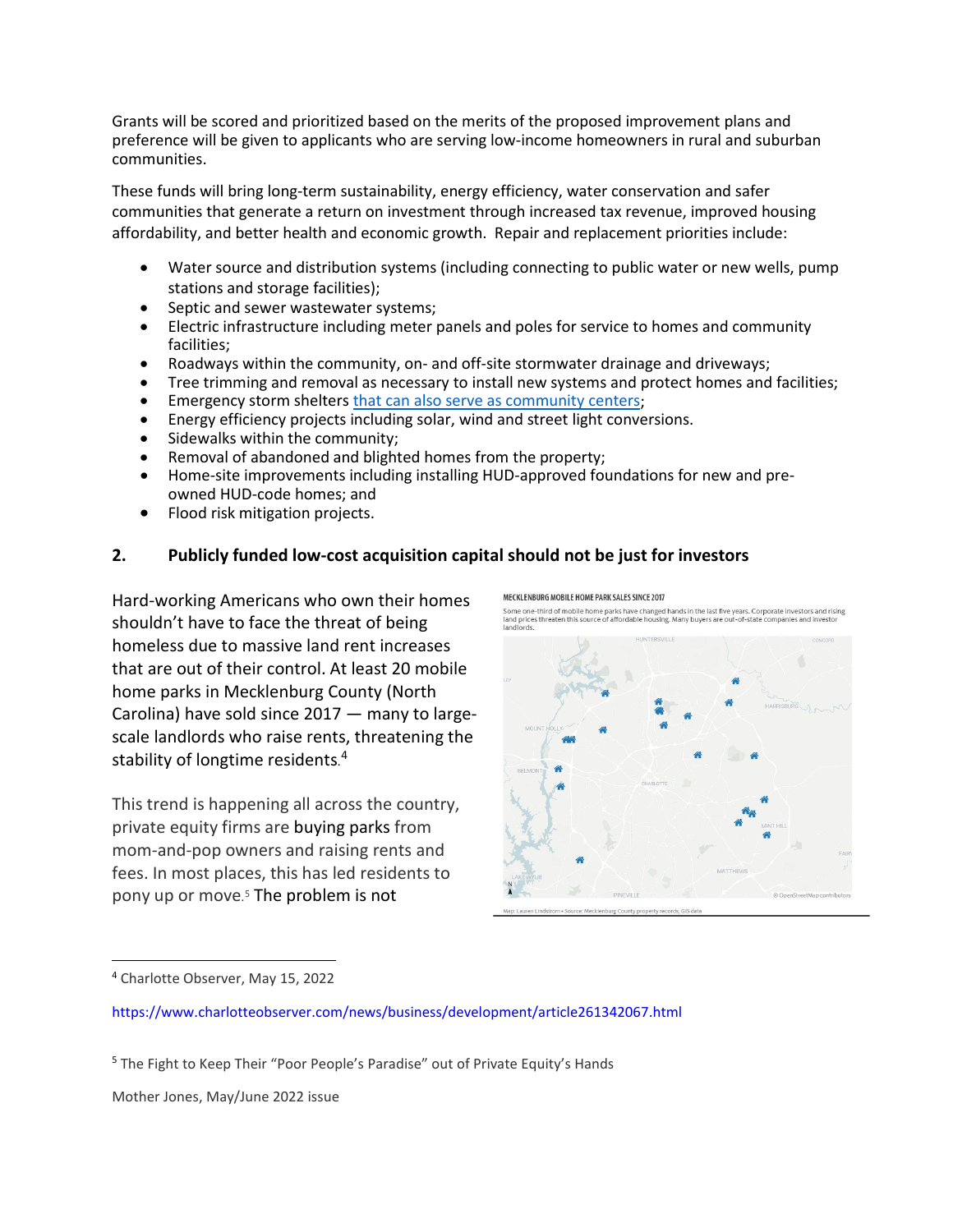insignificant. Nearly three million of these homeowners live throughout the U.S. To be fair, many private owners of manufactured home communities serve their residents well. However, the private industry has attracted some aggressive investors whose business model is designed to maximize profits, knowing full well the immobility of their residents' homes and the vulnerability of owning a home on rented land.

The New York Times wrote in March: *"Across the country, manufactured-housing park residents are finding their homes at the center of a bull's-eye, as a deluge of investment companies expand their mobile-home park portfolios at a breakneck pace, threatening the stability of one of the nation's few remaining sources of affordable housing."* As one investor's report on the company put it: The senior management team has a demonstrated track record of increasing home rental rates. *It has received \$1.3 billion in financing through government-sponsored lender Fannie Mae, which says mobile homes are "inherently affordable."* The money helped them buy existing mobile-home parks. $6$ 

"*ROCs are one of the few sources of unsubsidized naturally occurring affordable housing in the country not subject to market-based rent increases*." *2019, Freddie Mac, Spotlight on Underserved Markets*

MHCs need access to flexible and accessible FHA, GSE or CDFI financing so that they are ready when an opportunity to purchase their community becomes available if a private owner decides to sell.

*Any taxpayer funding or financing that supports commercially owned MHCs, including GSE and FHA financing should include a requirement of long-term lease provisions and the opportunity for residents to purchase when the property is sold, preserving the public investment and creating permanent long-term affordability.* 

- *3.* **Leveling the Playing Field-Make ROCs Explicitly Eligible for Federal Resources**
	- *In the FY 2023 HUD Appropriations Bill, explicitly make ROCs and Manufactured Home Co-ops eligible for federal emergency/disaster, infrastructure, housing, capacity building and technical assistance funds.*

https://www.motherjones.com/politics/2022/05/private-equity-sans-souci-colorado-mobile-homes/

<span id="page-5-0"></span><sup>6</sup> The Washington Post, Feb. 14, 2019

https://www.washingtonpost.com/business/economy/a-billion-dollar-empire-made-of-mobilehomes/2019/02/14/ac687342-2b0b-11e9-b2fc-721718903bfc\_story.html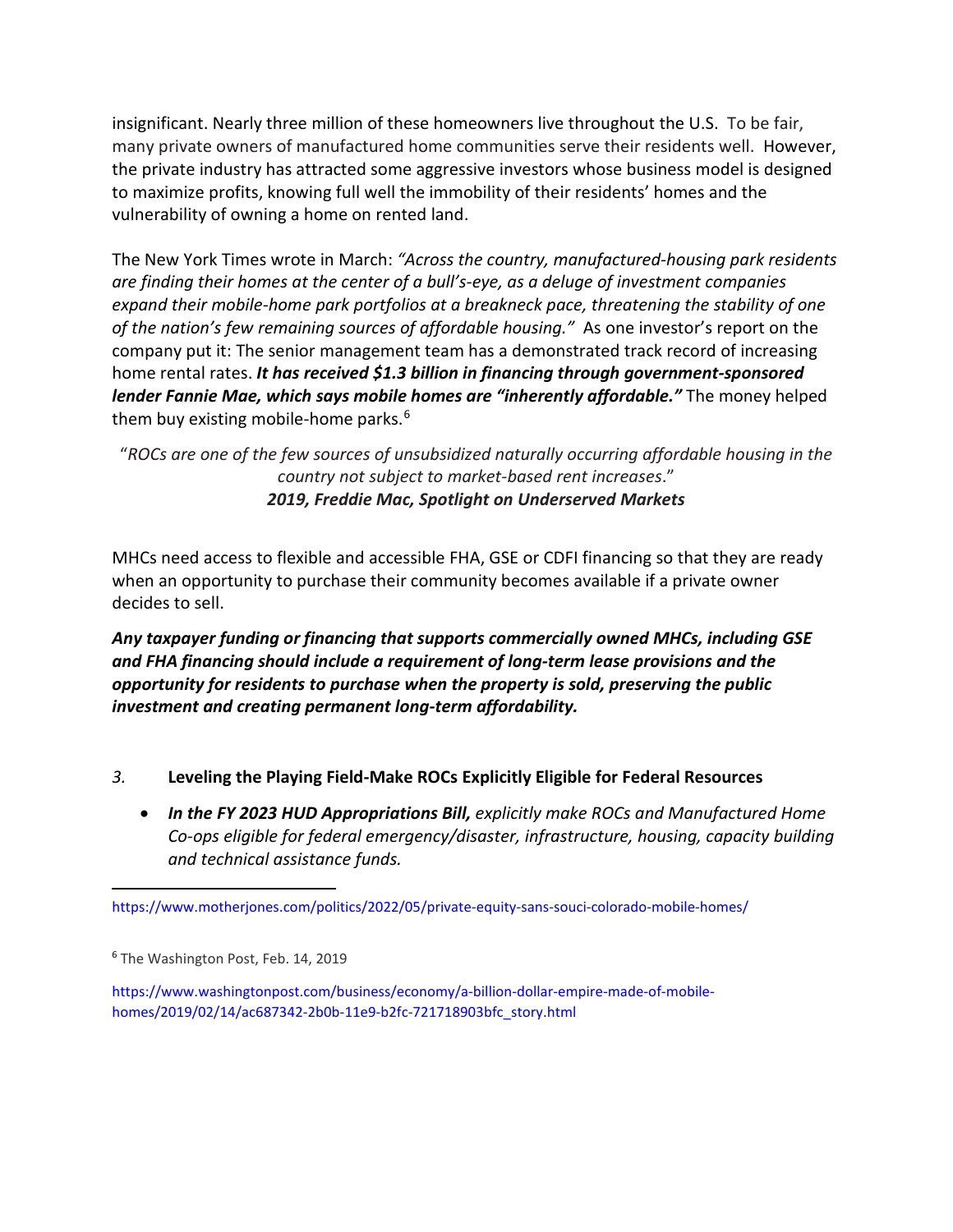- *Fund the Housing Investment Fund* with \$750 million under the Capital Magnet Fund at CDFI as was proposed in the Build Back Better legislation. CDFI Fund's Capital Magnet Fund, on which the Housing Investment Fund is modelled, utilizes the ability of CDFIs to leverage private sector capital with public resources through experienced, specialized lenders. The legislation specifically cites ROCs as an eligible use. These equity grant funds can be used to finance both resident purchases and community improvements. Resident owned communities were specifically called out in the new Housing Investment Fund and we urge Congress to pass this or a similar measure at HUD.
- *Create a manufactured home community Capital Gains Tax Credit to incentivize selling to homeowners and maintain long-term affordability.* Amend the tax code to create an incentive for property owners to sell to resident-owners/co-ops.

## **ROC USA®**

ROC USA® works with homeowners who want ownership of the land. The organization's vision is a country in which the owners of efficient and affordable homes are economically secure in healthy and socially vibrant resident owned communities.

Today ROC USA and its affiliated nonprofits support 294 resident owned communities. In 2019, 25 such ROCs bought their communities with ROC USA's support. Today, co-ops have 10 MHCs under contract and 40 more in negotiation. They range in size from 4 homes to 430 homes, with an average of 68 homes per neighborhood.

ROC USA and its technical assistance provider affiliates have been creating and supporting ROCs in 20 states for close to 40 years. Their track record is unparalleled. Not one of these communities has ever declared bankruptcy or sold back to commercial investors. Now, ROC USA has launched a program called ROC USA Direct to work nationwide.

ROC USA also operates a national Community Development Financial Institution – ROC USA® Capital – that has loaned more than \$300 million in secured community financing since 2008.

The purchase of the community represents the transfer of a multi-million-dollar commercial real estate asset into the hands of a corporation owned by low- and very-low-income community residents. On average, about half of all households in ROCs are below 50% AMI and two-thirds are below 80% AMI.

ROCs are naturally occurring diverse communities. They reflect lower-income neighborhoods everywhere, housing higher numbers of older single women, people with disabilities, veterans, and, depending on location, people of color.